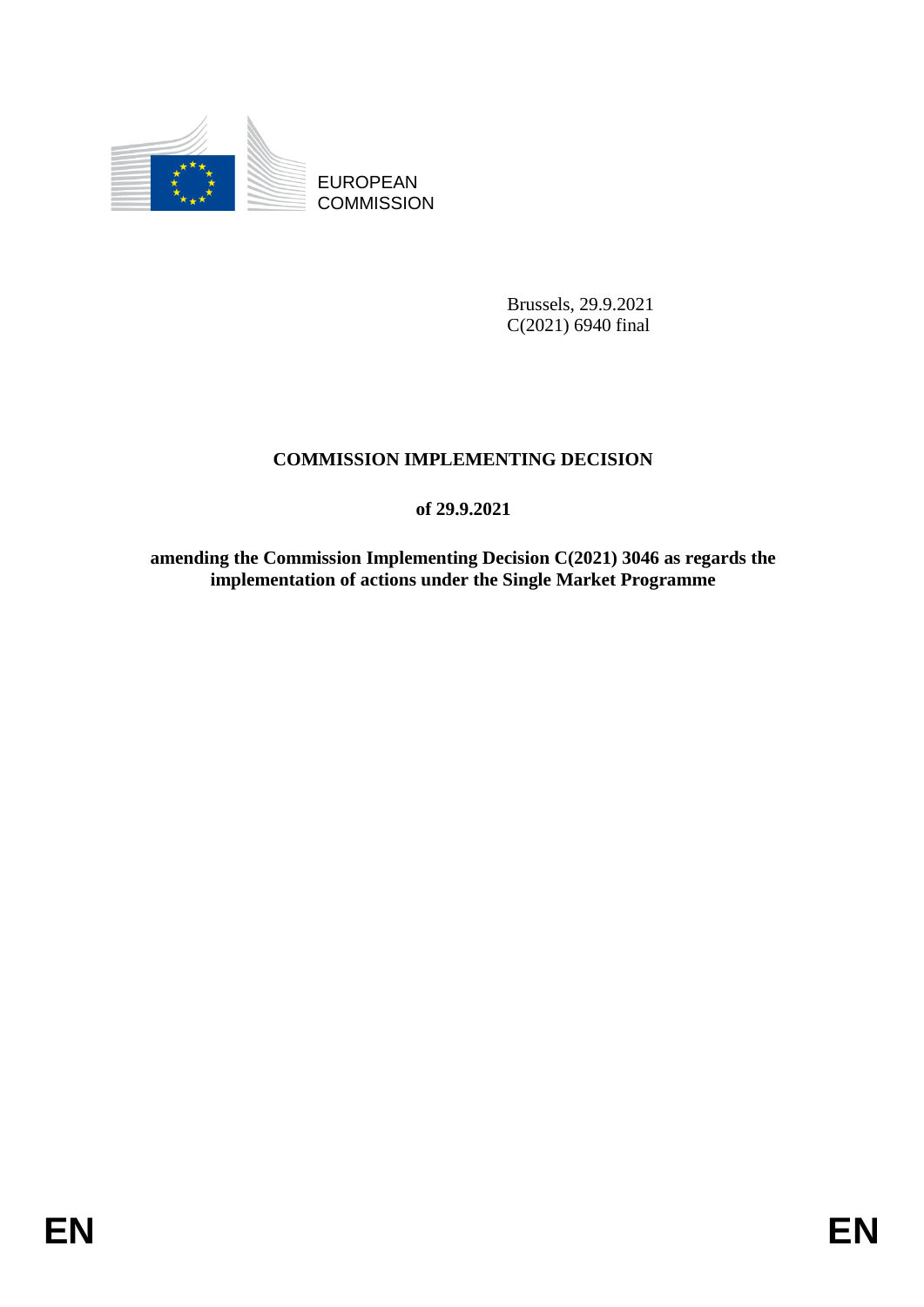## **COMMISSION IMPLEMENTING DECISION**

### **of 29.9.2021**

## **amending the Commission Implementing Decision C(2021) 3046 as regards the implementation of actions under the Single Market Programme**

#### THE EUROPEAN COMMISSION,

Having regard to the Treaty on the Functioning of the European Union,

Having regard to Regulation (EU, Euratom) 2018/1046 of the European Parliament and of the Council of 18 July 2018 on the financial rules applicable to the general budget of the Union, amending Regulations (EU) No 1296/2013, (EU) No 1301/2013, (EU) No 1303/2013, (EU) No 1304/2013, (EU) No 1309/2013, (EU) No 1316/2013, (EU) No 223/2014, (EU) No 283/2014, and Decision No 541/2014/EU and repealing Regulation (EU, Euratom) No  $966/2012<sup>1</sup>$ , and in particular Article 110 thereof,

Having regard to Regulation (EU) 2021/690 of the European Parliament and of the Council establishing a Programme for single market, competitiveness of enterprises, including small and medium-sized enterprises, the area of plants, food and feed, and European statistics and repealing Regulations (EU) No 99/2013, (EU) No 1287/2013, (EU) No 254/2014, (EU) No 258/2014, (EU) No 652/2014 and (EU) 2017/826,

Whereas:

- (1) In order to ensure the implementation and development of the Single Market Programme under Regulation (EU) 2021/690 of the European Parliament and of the Council, Implementing Decision C(2021) 3046 was adopted for the year 2021.
- (2) For the purpose of clarity, it is appropriate to amend the Annexes to Decision C(2021) 3046 with regard to multi-annual actions, in order to align them with the operational provisions of that Decision. The amendments to the annexes (work programme) are mostly minor ones without significant budgetary impact but are required to adjust to the actual developments of the 2021 implementation (changes in the activities or implementation mode) and implement the requests of the Member States when comitology is involved.
- (3) The Annexes to Decision C(2021) 3046 need to be amended as regards the implementation of actions under the activities "Operation and development of the internal market of goods and services" (budget line 03.020101), "Implementation and development of the internal market for financial services" (budget line 03.020106), "Improving the competitiveness of enterprises, particularly SMEs, and supporting their access to markets" (budget line 03.0202), European Standardisation (budget line 03.020301), "Ensuring high level of consumer protection and product safety" (budget line 03.020401), "Producing and disseminating high quality statistics on Europe" (budget line 03.0205) and "Contributing to a high level of health for humans, animals and plants along the food chain" (budget line 03.0206).
- (4) Decision C(2021) 3046 should therefore be amended accordingly.

 $\mathbf{1}$ 

OJ L 193, 30.7.2018, p.1.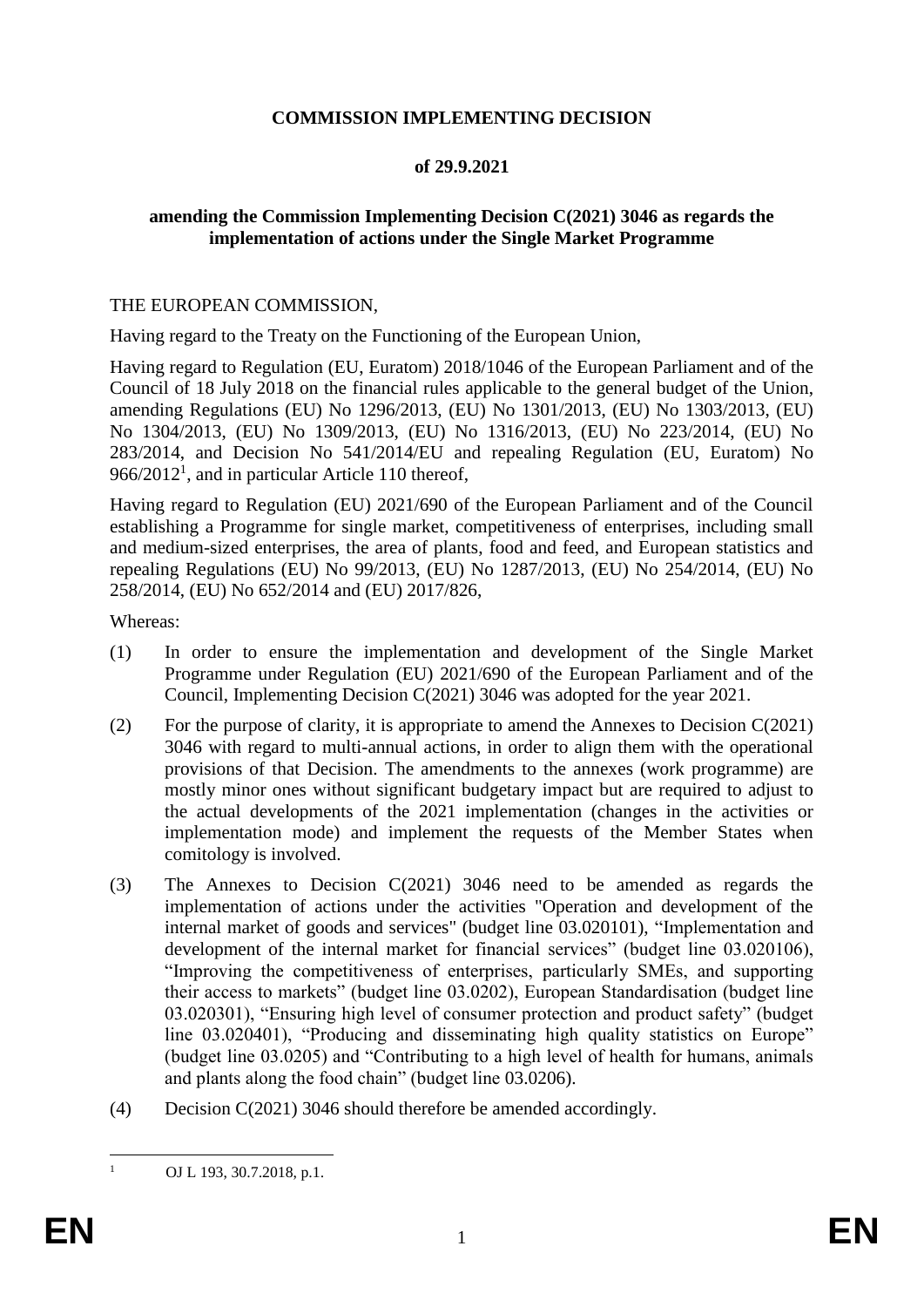- (5) Annex II concerning the work programme implementing the specific objectives referred to in the relevant provisions of Regulation (EU) 2021/690 is subject to a positive opinion from the Committee established for this purpose. Annex III, concerning the work programme implementing the specific objectives referred to in the relevant provisions of that Regulation is subject to consultation of the Committee established for this purpose. Annex IV concerning the work programme implementing the specific objectives referred to in the relevant provisions of that Regulation is subject to a positive opinion by the Standing Committee on Plants, Animals, Food and Feed established by Article 58(1) of Regulation (EC) No 178/2002<sup>2</sup>. The European Statistical System Committee has been consulted on the measures provided for in annex V in accordance with Article 17 of Regulation (EC) 223/2009.
- (6) To ensure the adoption of the work programmes before the adoption of Regulation (EU) 2021/690, the work programme implementing the specific objective of improving the competitiveness of enterprises, particularly SMEs was submitted to an expert group of representatives of Member States for an informal consultation. The work programme implementing the specific objective of promoting consumers interests and ensuring a high level of consumer protection and product safety was submitted to an expert group of representatives of Member States for an informal consultation. The work programme implementing the specific objective of contributing to a high level of health for humans, animals and plants along the food chain and in related areas was submitted to the Standing Committee on Plants, Animals, Food and Feed established by Article 58(1) of Regulation (EC) No 178/2002 for an informal consultation. The work programme implementing the specific objective of producing and communicating high quality statistics on Europe in a timely, impartial and cost-efficient manner, through enhanced partnerships within the European Statistical System was submitted to the European Statistical System Committee established by Article  $7(1)$  of Regulation (EC) No  $223/2009^3$ , in accordance with Article 17 thereof,

# HAS DECIDED AS FOLLOWS:

#### *Sole article*

- (1) All references to the 'Single Market Programme Regulation' are replaced by 'Regulation (EU) 2021/690'
- (2) The annexes to Decision C(2021) 3046 are amended in accordance with the Annexes to this Decision.

 $\overline{2}$ <sup>2</sup> Regulation (EC) No 178/2002 of the European Parliament and of the Council of 28 January 2002 laying down the general principles and requirements of food law, establishing the European Food Safety Authority and laying down procedures in matters of food safety (OJ L 31, 1.2.2002, p. 1).

<sup>&</sup>lt;sup>3</sup> Regulation (EC) No 223/2009 of the European Parliament and of the Council of 11 March 2009 on European statistics (OJ L 87, 31.3.2009, p. 164).